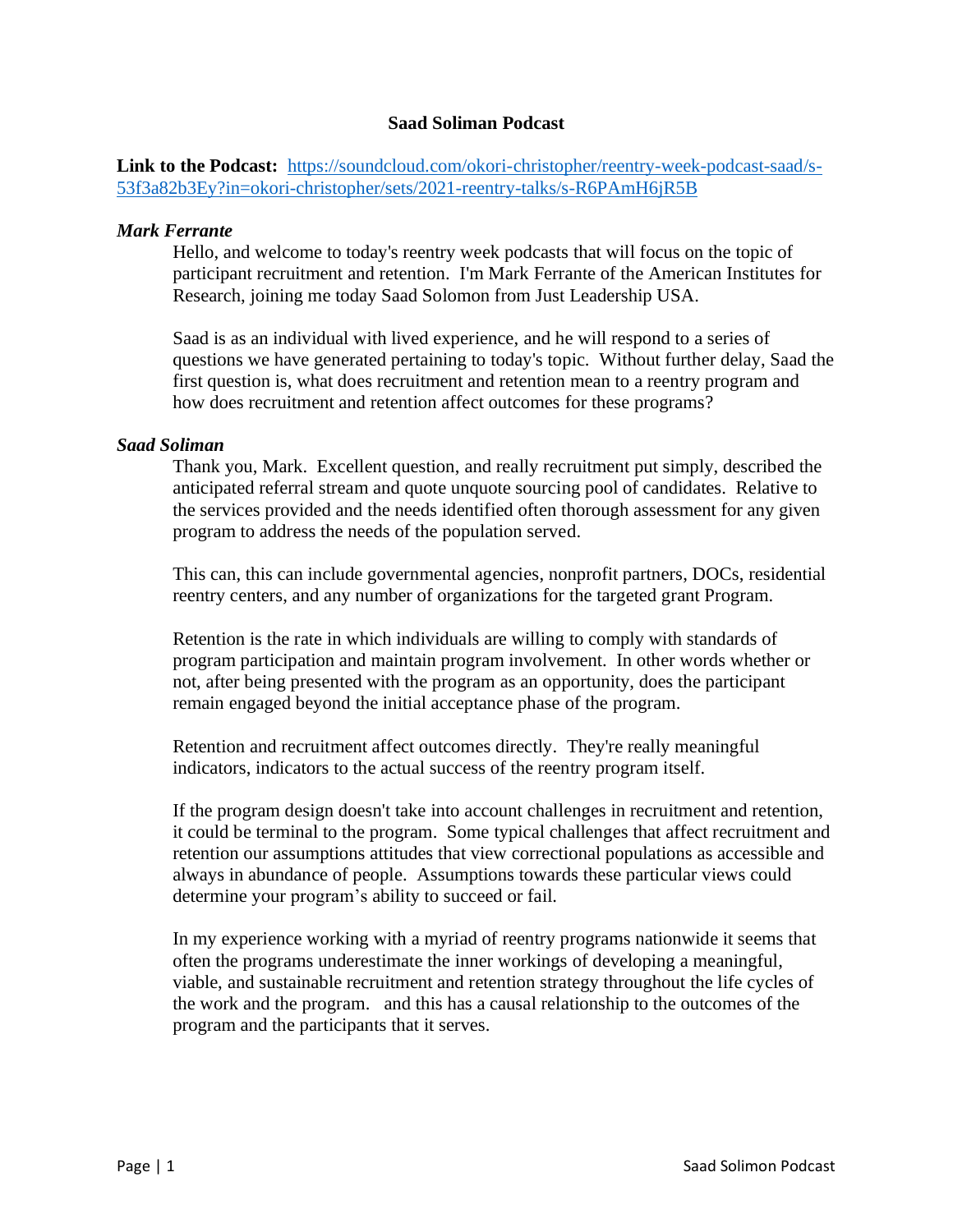# *Mark Ferrante*

Thank you, Saad I very much agree with your assessment there. The next question is, how are barriers to recruitment and retention overcome.

# *Saad Soliman*

Well, barriers are one of those things it's a fact of life, you have to recognize that conflict and barriers are going to be constant and so, leading in this space expect barriers, expect conflict, and be prepared for it and there really are a variety of ways, you can effectively overcome these challenges.

Innovation is necessary, it's not simply encouraged, by that I mean if a grantee or program is having difficulty sourcing qualified candidates from their local, county, state, federal DOC systems or facilities.

I would suggest reviewing the referral and response systems. are referrals being made at all? If not can the grantee or staff access these systems?

Systems are comprised of people, while people may not control systems, they're certainly the brick and mortar of every operation.

That said, strategic relationship building can be a marvelous innovative solution these relationships immediately generate buy in from an individual representative of a system.

Relationship building in this format is similar to resource development strategies and that you're concentrating on solving a shared problem and offering a viable solution.

To build sustainability in this effort grantees and reentry programs should place significant emphasis on developing and forming close ties with their partners, demonstrating courtesy, responsibility, and accountability through keeping promises for intakes, assessments, workshops, and the delivery of services. Additionally, if the approach just shared doesn't work, you may seek the guidance of experts in the field of reentry and formerly impacted individuals.

Many impacted individuals have become leaders and allies to programs and individuals focused on reentry. These leaders have not only overcome the barriers presented in their own reentry journey but are successful executive letter executive level leaders of organizations navigating the terrain and building successful models of reentry. A great example is while I was working with a second chance act grantee.

They're partnering DOC agency was rarely sending referrals, with an average rate of one referral per month. Participants would often elect to leave the program before ever enrolling. Was that an issue of ineffective representation of the program itself or an unwillingness on behalf of the DOC to work with the reentry program or second chance at grantee?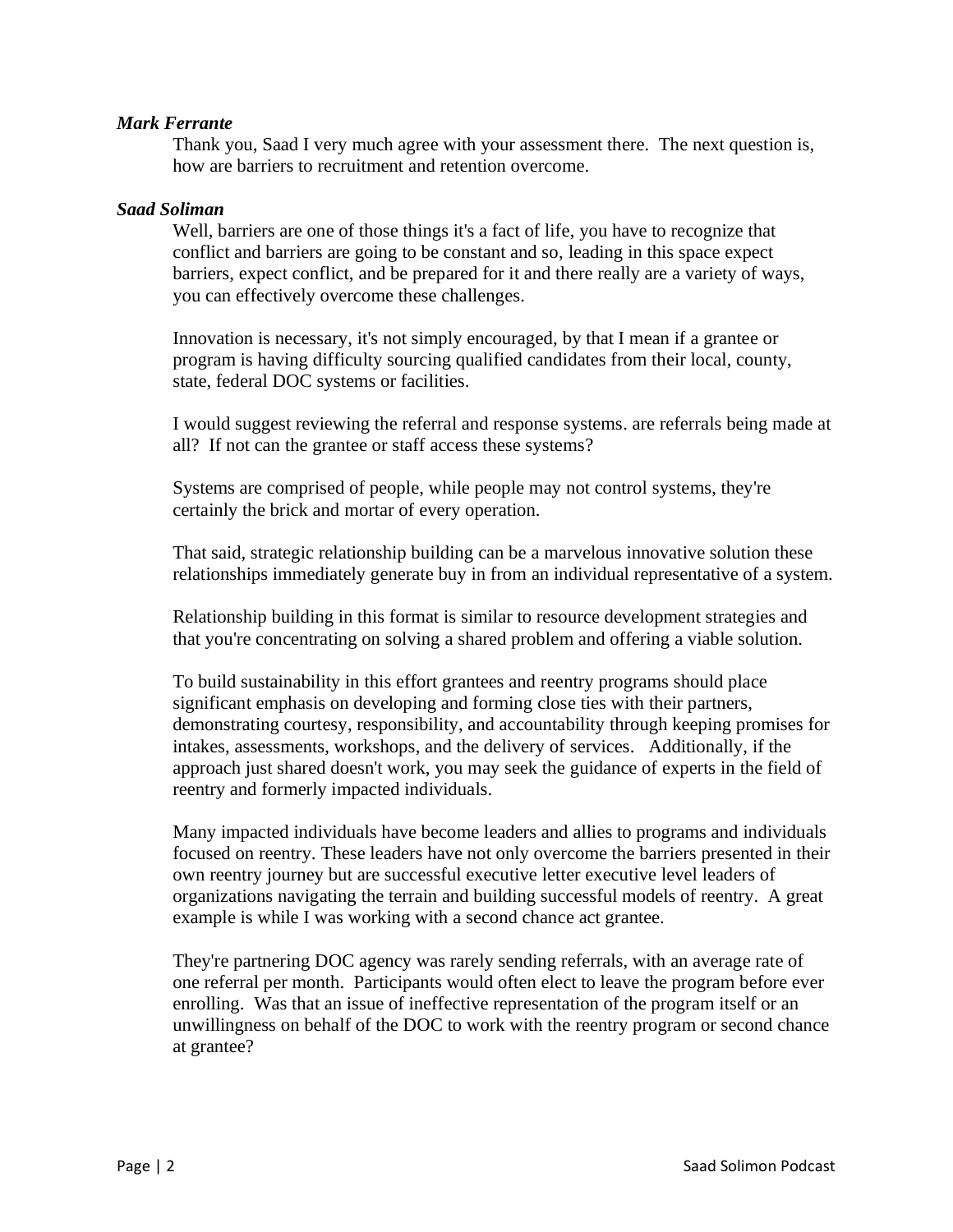These are questions that need to be asked, sometimes difficult questions. I've seen experts from AIR and Just Leadership address these recruitment and retention issues and assisting programs to craft creative solutions. In this particular instance we're assisting the site, (cough) with methodology that will empower them to have a better initial messaging method and a more logistically sound response to receiving referrals; hoping, improving, and participation and outcomes are effective.

Retention tends to speak to the program itself. A few questions we should always ask ourselves, "Is the program designed to meet the needs of the population that is proposed to serve? Is it data driven, or is it cookie cutter? Does it have a "quote unquote" one intervention fits all approach?" Retention speaks to the pleasantness, relevance, and value of participants places on the program's delivery of care. Humanizing and valuing the participant goes a long way in building the rapport and trust that will aid in retention.

Providing relevant assessment, updated information to meet the dynamic needs of the participant at that moment can't be understated. When a participants file is sent to an agency, the Agency has to demonstrate some level of hospitality and a welcoming approach and policies that guide staff towards human interactions and not just paperwork, or a bed assignment. For example, a great first interaction may be, "I know what the file says about you, now please share with me who you really are." Simply beginning with that question makes people feel like they'll be heard and that the listener feels like he, or she is human.

They will be given a chance, and the information we're asking of the participant will self-motivation. If possible, allow a peer someone with experiential learning who's overcome similar challenges to the ones faced by the one incoming participant to conduct that interview.

#### *Mark Ferrante*

Great Thank you again Saad. I'm so glad that you shared that example. I too am working with a grantee that is having difficulty, working with its DOC in getting referrals and some of the suggestions you've made are exactly on point. I have one more question for you, what does it look and feel like for a person going through the reentry process?

#### *Saad Soliman*

Hummmm, that's an excellent question.

Well, it really truly takes me back to when I was released in 2010 after having served 15 years of incarceration from the age of 17 until the age of 32. I wasn't presented with any reentry program options. at the time there just weren't any systems in place, I had to navigate myself, and often the engagements with probation would evoke a trauma trigger: anxiety, fear, apprehension. All while knowing that I wasn't doing anything wrong. still the trauma affected me. Had I been offered an open, and accepting space that was supportive, I would have had less anxiety, and the trauma could have been